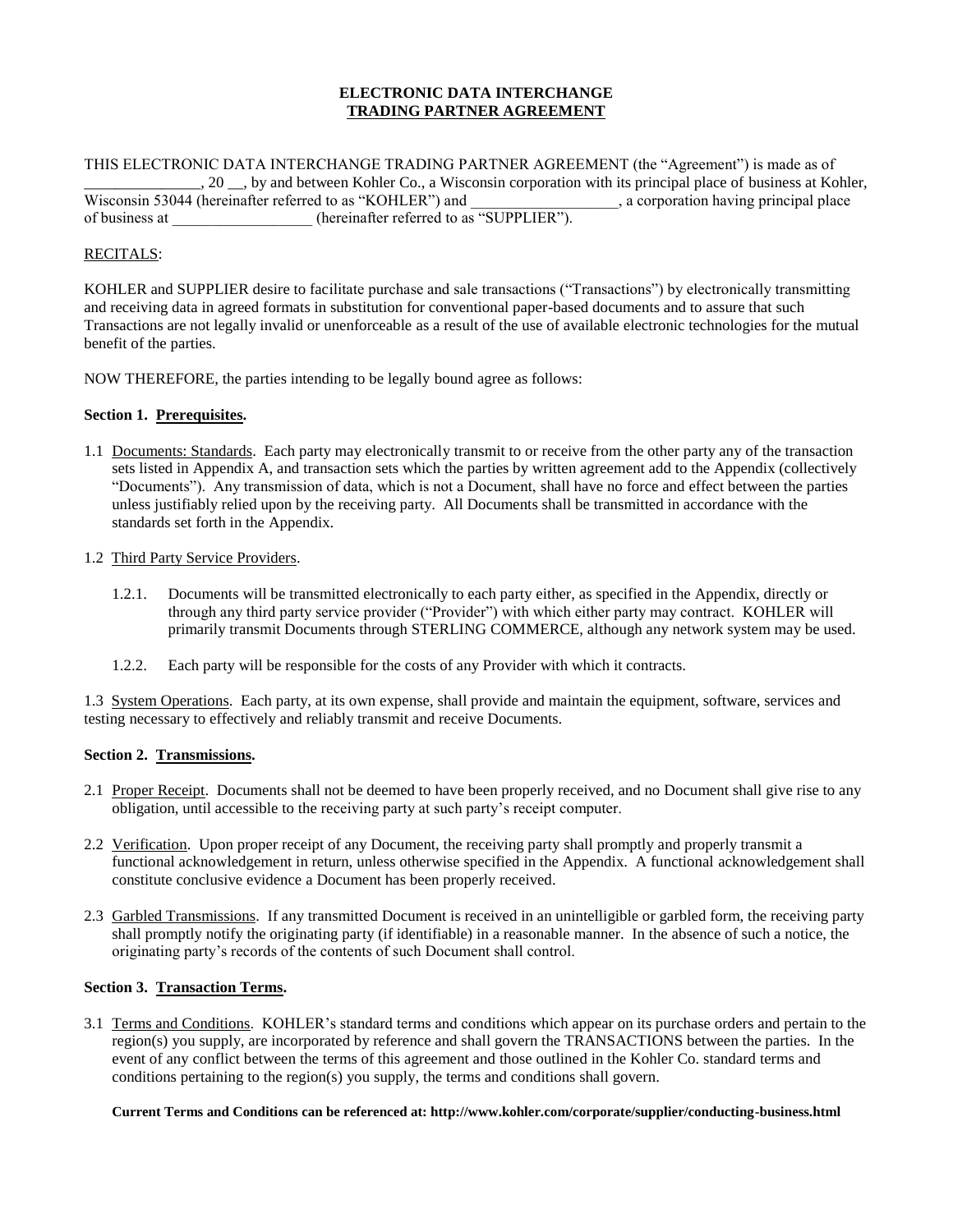- 3.2 Supply and Purchase Agreement Terms and Conditions. If KOHLER and SUPPLIER has entered into a Supply and Purchase Agreement, the Supply and Purchase Agreement is incorporated herein by reference and shall govern the Transactions between the parties. In the event of any conflict between the terms of this Agreement and the Supply and Purchase Agreement, the terms of this Agreement shall govern.
- 3.3 Confidentiality. No information contained in any Document or otherwise exchanged between the parties shall be considered confidential except by written agreement between the parties or by applicable law.
- 3.4 Validity; Enforceability.

3.3.1 This agreement has been executed by the parties to evidence their mutual intent to create binding purchase and sale obligations pursuant to the electronic transmission and receipt of Documents specifying certain of the applicable terms.

3.3.2 Any Document properly transmitted pursuant to this Agreement shall be considered, in connection with any TRANSACTION or this Agreement, to be a "writing" or "in writing", and shall be deemed for all purposes to constitute an "original" when printed from electronic files or records established and maintained in the normal course of business.

3.3.3 The conduct of the parties pursuant to this Agreement, including the use of Documents properly transmitted pursuant to this Agreement, shall, for all legal purposes, evidence a course of dealing and a course of performance accepted by the parties in furtherance of this Agreement and any TRANSACTION.

## **Section 4. Miscellaneous.**

- 4.1 Termination. This Agreement shall remain in effect until terminated by either party with not less than thirty (30) days prior to written notice, which notice shall specify the effective date of termination; provided, however, that any termination shall not affect the respective rights or obligations of the parties arising under any Documents or otherwise under this Agreement prior to the effective date of termination.
- 4.2 Severability. Any provision of this Agreement, which is determined to be invalid or enforceable, will be ineffective to the extent of such determination without invalidating the remaining provisions of this Agreement or affecting the validity or enforceability of such remaining provisions.
- 4.3 Entire Agreement. This Agreement, Appendix A, and the Kohler Co. standard terms and conditions / Supply and Purchase Agreement shall constitute the complete agreement of the parties relating to the matters specified in this Agreement and supersede all prior representations or agreements, whether oral or written, with respect to such matters. No oral modification or wavier of any of the provisions of this Agreement shall be binding upon either party. No obligation to enter into any TRANSACTION is to be implied from the execution or delivery of this Agreement. This agreement is for the benefit of, and shall be binding upon, the parties and their respective successors and assigns.
- 4.4 Governing Law. This Agreement shall be governed by and interpreted in accordance with the laws of the State of Wisconsin.
- 4.5 Force Majeure. No party shall be liable for any failure to perform its obligations in connection with a TRANSACTION or any Document where such failure results from any act of God or other cause beyond such party's reasonable control (including, without limitation any mechanical, electronic, or communications failure) which prevents such party from transmitting or receiving any Documents.
- 4.6 Limitation of Damages. Neither party shall be liable to the other for any special, incidental, exemplary, or consequential damages arising from or as a result of any delay, omission, or error in the electronic transmission or receipt of any Documents pursuant to this Agreement, even if either party has been advised of the possibility of such damages.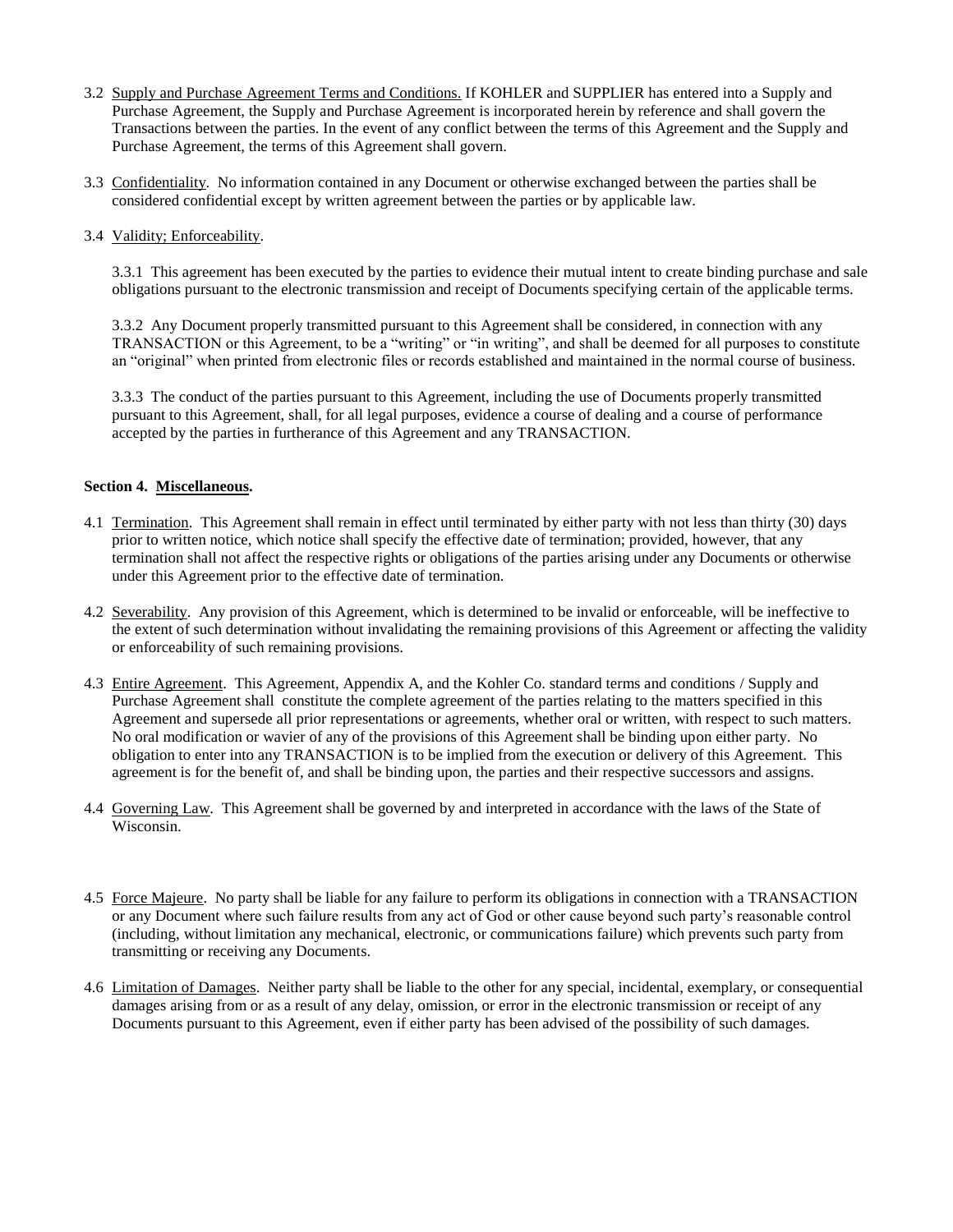### **Section 5. Additional Conditions**

- 5.1 Purchase Order Terms and Conditions Compliance with Laws.
	- 5.1.1 When Applicable, wood packaging and pallets must conform to ISPM15 regulations.
	- 5.1.2 Suppliers of products and services should comply with the Kohler Co. Global Supplier Quality Manual.
	- 5.1.3 When applicable, product sold against the purchase order must comply with the requirements defined in (Section 93120.2(A)) of the Airborne Toxic Control Measure for Formaldehyde Emissions from Composite Wood Products (ATCM) enacted by the California Air Resource Board (CARB) per 93120-93120.12, Title 17 California Code of Regulations.
	- 5.1.4 All products and material delivered to Kohler Co. and its customers or affiliates are guaranteed by the seller to be free from radiation. Seller agrees to indemnify, defend and hold Kohler and its customers or affiliates harmless for any losses or liability arising out of or resulting from radioactive products or material delivered by the seller.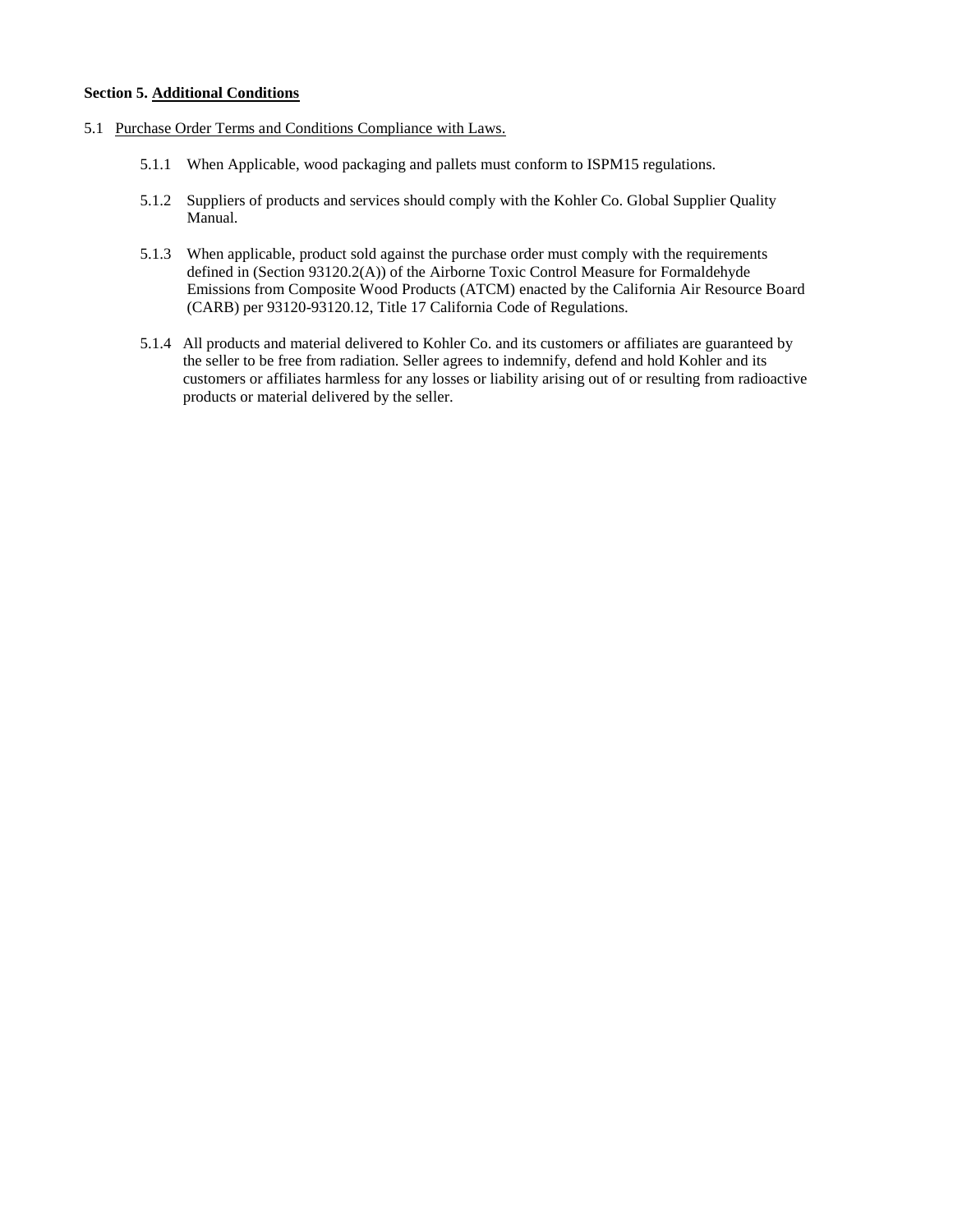IN WITNESS WHEREOF, the parties, by their dual authorized corporate officer, have executed this Agreement as of the latter of the dates shown below.

KOHLER CO. (SUPPLIER)

| By:    | Sutt a. Voto                                | $\mathbf{B} \mathbf{v}$ : |
|--------|---------------------------------------------|---------------------------|
| Name:  | Scott A. Voltz                              | Name:                     |
| Title: | Senior Project Manager - Global Procurement | Title:                    |
| Date:  | December 31, 2013                           | Date:                     |